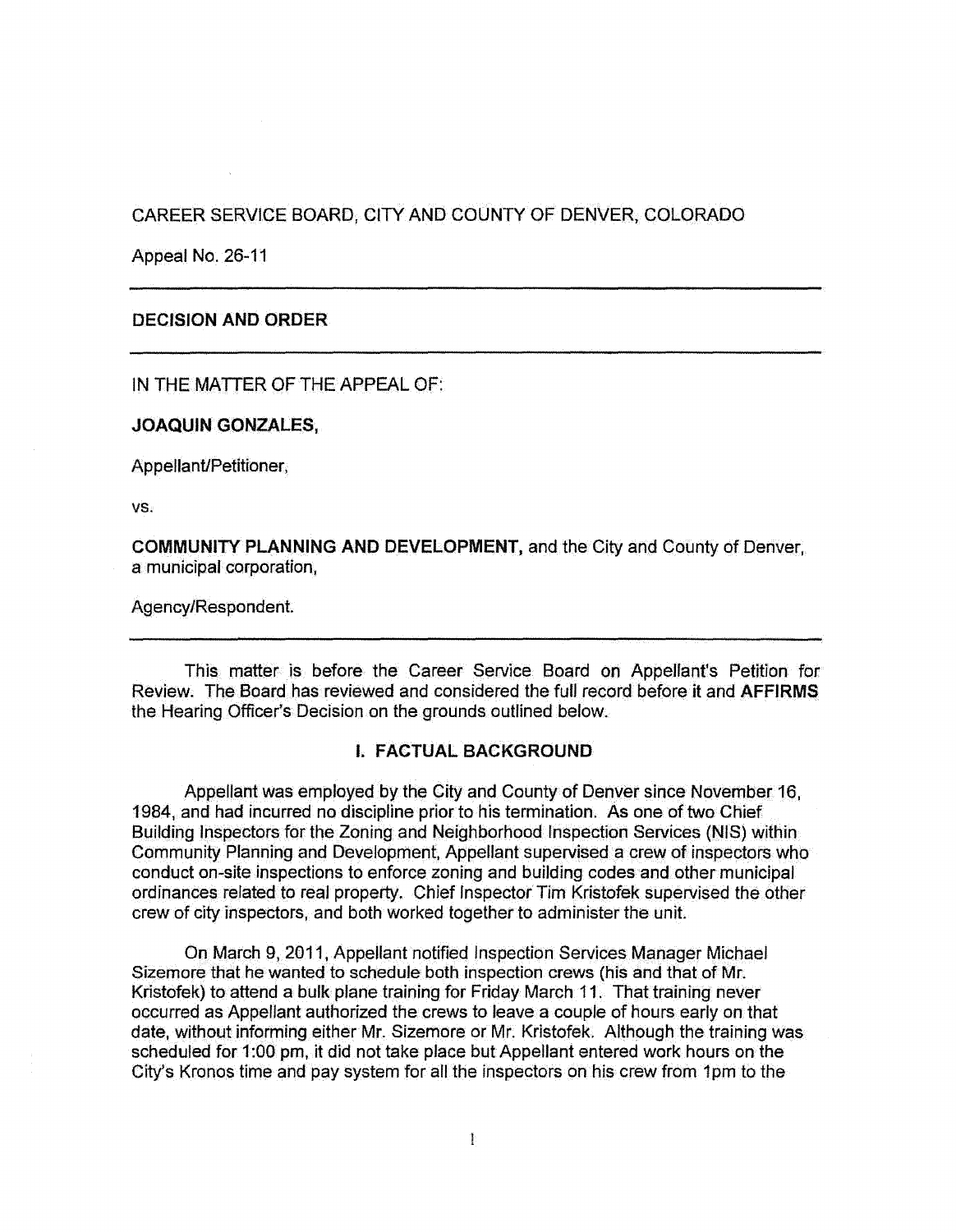end of the shift, 3:30 pm. Mr. Kristofek was unaware of the request to conduct training on March 11 and was on leave on March 11. When Appellant was asked by Amelinda Whitley.a member of Mr. Kristofek's crew, if Appellant was going to let Kristofek know about the cancellation of the training Appellant told Ms. Whitley "don't worry about this" and when asked again he said he would "take care of it." Appellant asked Whitley to call the four inspectors who were already in the field and tell them to enter training from 1 to 3 pm on their log sheets, but that they could leave for the day once they returned to the office. Most of these inspectors entered training on their daily logs, but did not log out on Kronos.

The following Monday Kristofek noticed that his crew had not punched out on Friday and asked several members of his crew what had happened. One inspector told him "we had training," and Appellant approached Kristofek and asked him to log his crew out at the usual time for Friday in Kronos because they had been in training. Kristofek did so. Later, Anna Valdez, another member of his crew asked Kristofek if Appellant had informed him that the crew did not do training. Kristofek then questioned Inspector Whitley who confirmed that Appellant told them that Sizemore had approved the training but that Appellant authorized them to go home instead.

Kristofek was concerned that he had entered false work hours on his crew's pay records based on Appellant's statements and decided to discuss the issue with Appellant. Part of Kristofek's concern was due to the fact that he was still on probation and his manager, Sizemore, was out until Thursday so he could not discuss the issue with Sizemore. On Tuesday Kristofek asked to meet with Appellant and told him that he knew the training had not been held and expressed his concern about Appellant lying to him and undermining his relationship with his crew. Appellant later apologized for lying about the training. Kristofek later decided he needed to discuss the issue wrth Sizemore on Thursday when he returned to the office.

On March 17, Kristofek informed Sizemore that the training had not occurred but that Appellant nonetheless asked him to enter training hours into Kronos for his crew. Sizemore later asked Appellant how the training had gone, and Appellant responded that it had gone well. Sizemore then asked Whitley about the training and she told him that she had not done the training.

Sizemore was very concerned that Appellant's conduct may adversely impact his own ability to improve the culture at NIS. The division was placed under Sizemore's supervision in June 2008, and he was charged by his manager with improving a heightened sense of teamwork and ethical standards. In July 2008, Sizemore developed an action plan citing as areas for improvement: 1) accurate time reporting; 2) elimination of favoritism by supervisors; 3) development of more trust and respect for supervisors; 4) encouragement of ethical conduct; 5) improvement of cohesion among the teams; and 6} regular meetings every two weeks to promote teamwork and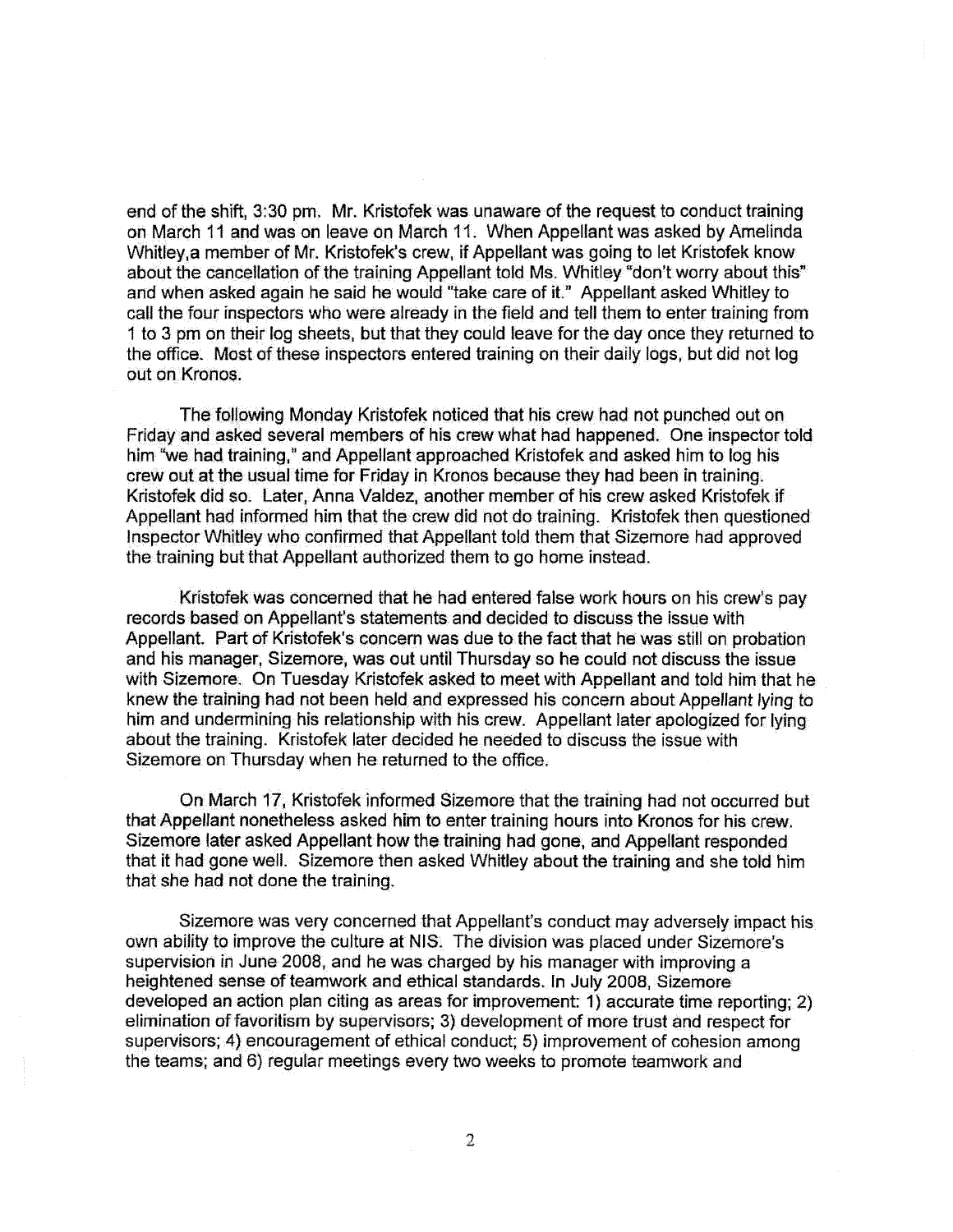emphasize this new direction. Sizemore specifically counseled Appellant about the need for improvements outlined in the action plan.

After learning about the cancellation of training in March 2011, Sizemore consulted with his supervisors, placed Appellant on investigatory leave. Fifteen employees were interviewed, including Appellant. The Agency initiated pre-disciplinary proceedings. Sizemore made the decision to terminate, despite Appellant's lack of previous discipline, after concluding that Appellant's act in urging inspectors to falsify their time records and lying to Kristofek had sent a message to NIS staff that was inconsistent with his action plan, harming the Agency and internal relationships in ways that could not easily be repaired. Appellant timely appealed his termination.

The Hearing Officer found that Appellant's conduct, violated CSR 16-60 E, 1, and 3 {Dishonesty, including falsifying Kronos records, lying to supervisor and false reporting of work hours); CSR 16-60 0 (Failure to maintain satisfactory work relationships); and CSR 16-60 S (Unauthorized absence from work}, The Hearing Officer found that the evidence as a whole does not establish that the dismissal was motivated by an intent to discriminate against Appellant because of his national origin, Hispanic. The Hearing Officer also determined that the Agency had failed to establish violations of CSR 16-60 A (Neglect of duly); CSR 16-60 (B) (carelessness in performing duties); CSR 16-60 C.1. (Theft, destruction or neglect in the use of City property); CSR 16-60 F (Using official position or authority for personal profit or advantage); CSR 16-60 (K) (failing to meet established standards of performance), and CSR 16-60 (L) {Failure to observe departmental procedures) The Hearing Officer affirmed the Agency's termination of employment based on the three violations.

# II. **FINDINGS**

#### **A. Appellate Jurisdiction**

We adopt the reasoning of the Hearing Officer's decision in this matter except as it relates to Neglect of duty§ 16-60 A.<sup>1</sup>

The Board finds that it has jurisdiction to review the Hearing Officer's decision under CSR 19-61 {D) (insufficient evidence}.

### **B. Sufficiency of the Evidence**

<sup>1</sup> The Board disagrees with the legal analysis of the Hearing Officer as stated in § 1 Neglect of duty under § 16-60 A. As an exempt employee, Appellant did not have an hourly work requirement and, as such, the Hearing Officer's legal analysis is inconsistent with legal requirements that relate to exempt employees. However, the Board's disagreement with the Hearing Officer's legal analysis in this regard has no impact upon the Hearing Officer's decision or the Board's decision in this case.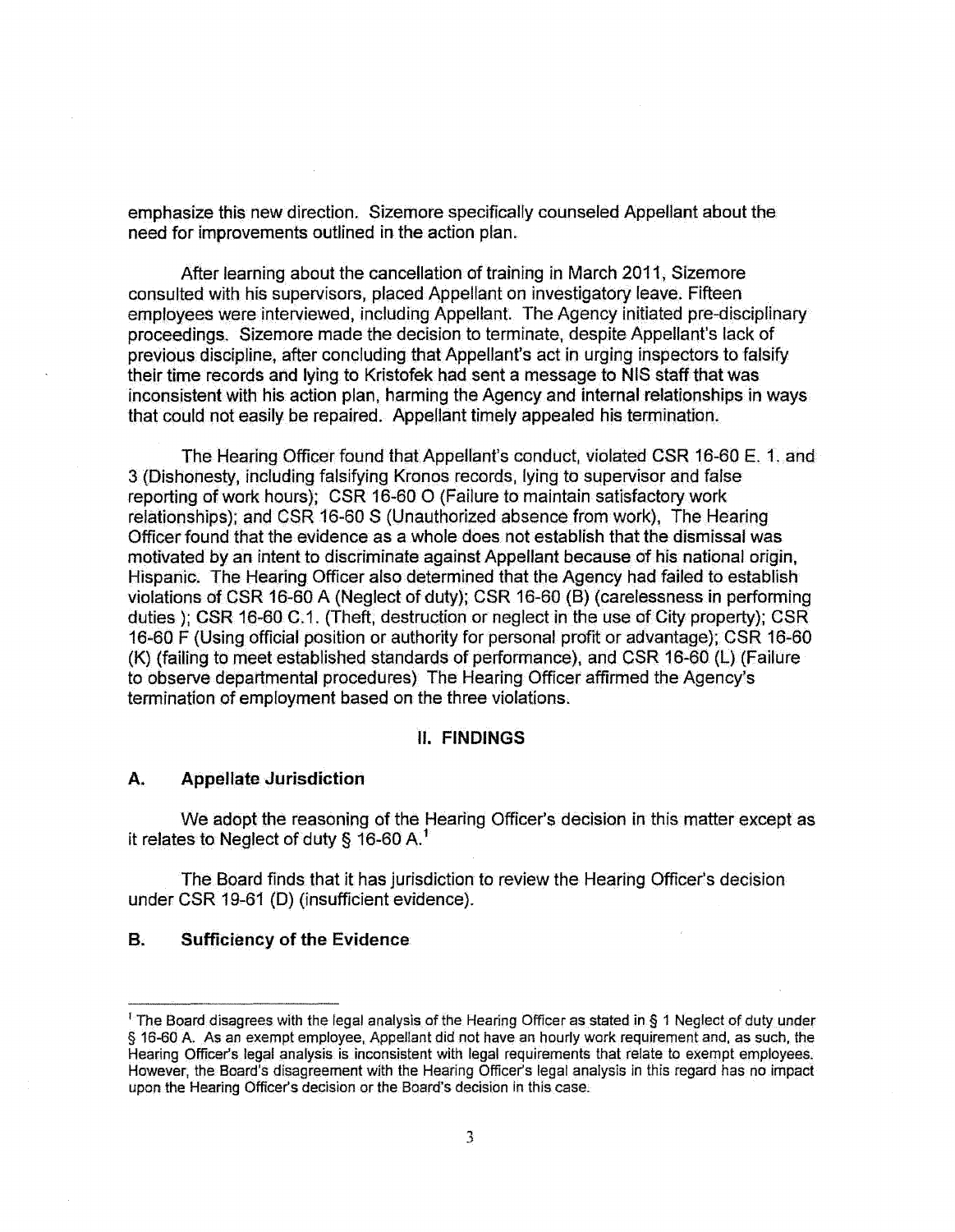Under CSR 19-61 (D), the Board may reverse the Hearing Officer's decision only if it is not supported by the evidence in the record and is clearly erroneous. Appellant contends that the Hearing Officer's decision is not supported by the evidence and is clearly erroneous. We disagree. While the testimony during the hearing was undoubtedly conflicting, it is the Hearing Officer's responsibility to judge the credibility of witnesses, determine motive, bias or prejudice, and decide the weight to be given to all the evidence.

When the evidence is conflicting, the Board may not substitute its own conclusions for those of the Hearing Officer simply because there may be evidence in the record supporting a different result. See, Lawry v. Palm, 192 P.3d 550, 558 (Colo. App. 2008}. The Board is required to review the Hearing Officer's decision under a "clearly erroneous" standard. Here, the record demonstrates more than sufficient evidence supporting the Hearing Officer's findings and conclusions and the decision is therefore not clearly erroneous.

## **C. Degree of Discipline**

The guidelines that must be used in assessing the appropriate level of discipline in a career service appeal are found in CSR 16-20:

> The purpose of discipline is to correct inappropriate behavior, if possible. The type and severity of discipline depends on the gravity of the offense. The degree of discipline shall be reasonably related to the seriousness of the offense and take into consideration the employee's past record. The appointing authority shall impose the type and amount of discipline he or she believes is needed ta correct the situation and achieve the desired behavior or performance.

We find the Hearing Officer correctly analyzed the reasonableness of Appellant's dismissal under CSR 16-20.

For the reasons identified by the Hearing Officer, termination of employment was an appropriate and reasonable level of discipline.

### Ill. **ORDER**

IT **IS THERFORE ORDERED** that the Hearing Officer's Decision and Order of December 1, 2011, is **AFFIRMED.**